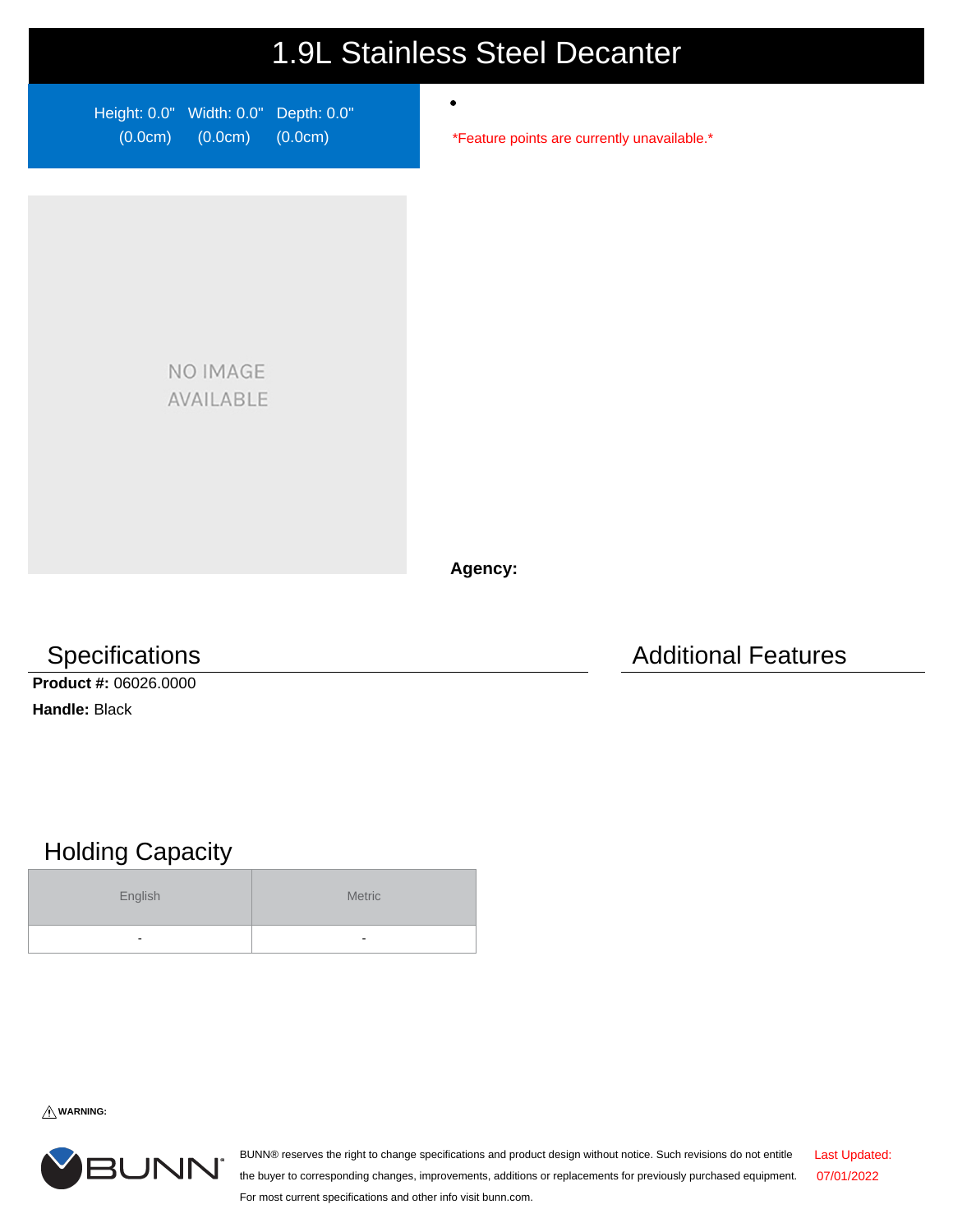| Unit          |                          |                          |                | Shipping |           |         |           |                         |
|---------------|--------------------------|--------------------------|----------------|----------|-----------|---------|-----------|-------------------------|
|               | Height                   | Width                    | Depth          | Height   | Width     | Depth   | Weight    | <b>Volume</b>           |
| English       | $\sim$                   | $\overline{\phantom{0}}$ | $\blacksquare$ | 8.0 in.  | $7.5$ in. | 6.5 in. | 1.650 lbs | $0.226$ ft <sup>3</sup> |
| <b>Metric</b> | $\overline{\phantom{a}}$ | $\,$ $\,$                | $\sim$         | 20.3 cm  | 19.1 cm   | 16.5 cm | 0.748 kgs | $0.006$ m <sup>3</sup>  |



BUNN® reserves the right to change specifications and product design without notice. Such revisions do not entitle the buyer to corresponding changes, improvements, additions or replacements for previously purchased equipment. For most current specifications and other info visit bunn.com.

Last Updated: 07/01/2022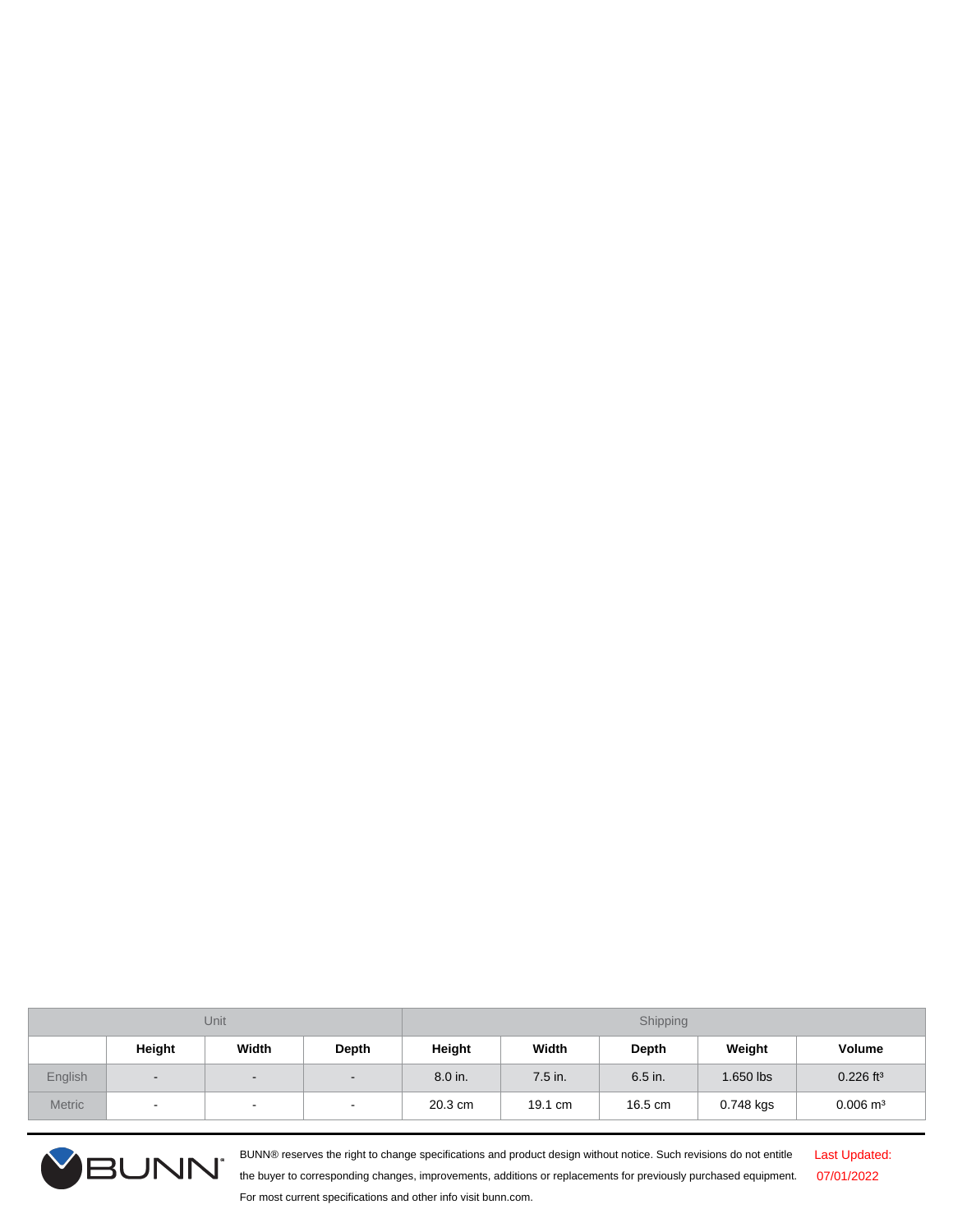\*Related Products selections are currently unavailable. Please contact your sales representative to find out more information.\*



BUNN® reserves the right to change specifications and product design without notice. Such revisions do not entitle the buyer to corresponding changes, improvements, additions or replacements for previously purchased equipment. For most current specifications and other info visit bunn.com. Last Updated: 07/01/2022